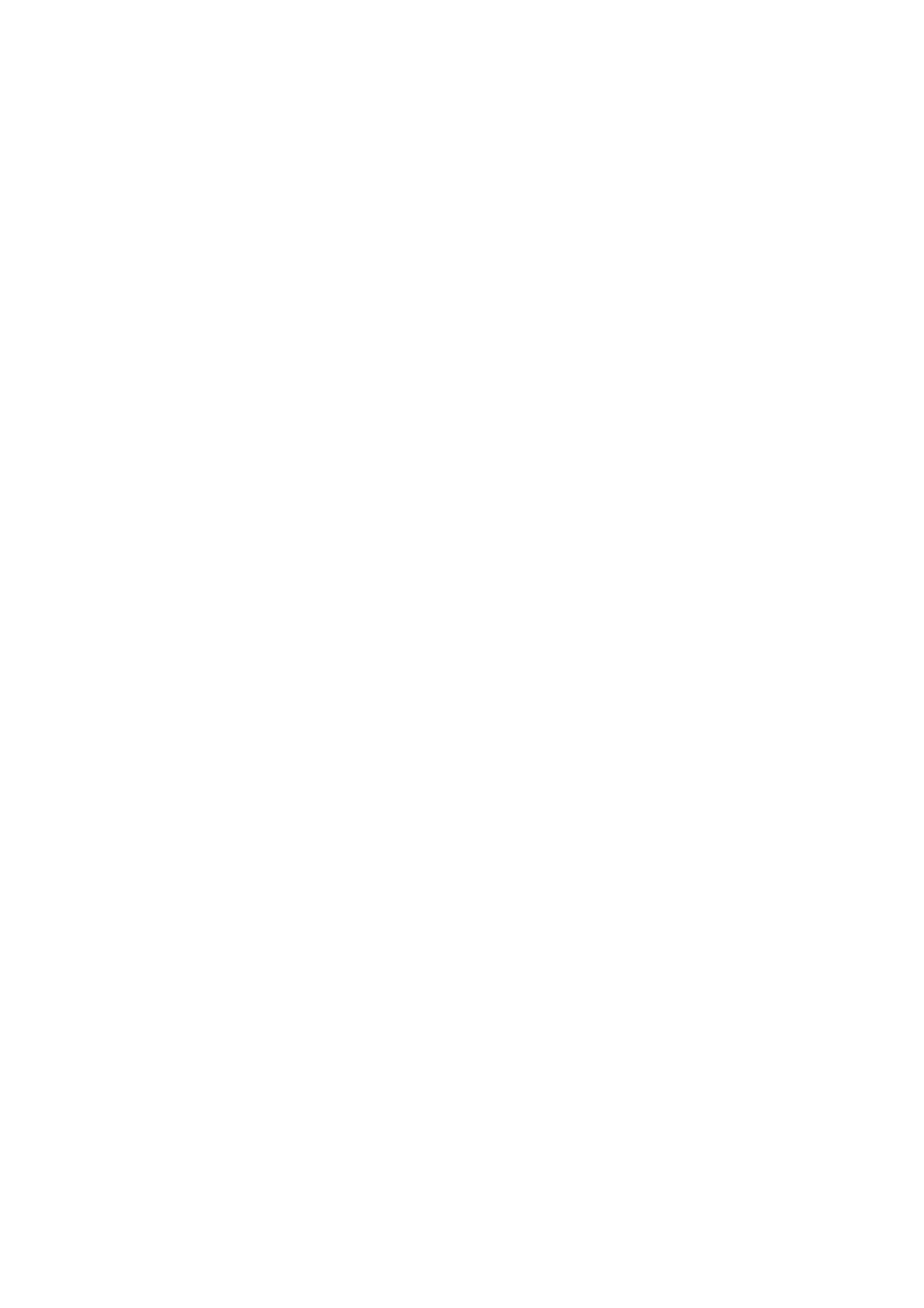## **Tokenization of Portuguese: resolving the hard cases**

António Branco and João Ricardo Silva

Department of Informatics, University of Lisbon

This research note addresses the issue of ambiguous strings, strings of non-whitespace characters whose tokenization, depending of the specific occurrence, yields one or more than one token. This sort of strings, typically coinciding with orthographically contracted forms, is shown to raise the problem of undesired circularity between tokenization and tagging, under the standard view that tokenization takes place before tagging. The critical importance of this apparently minor, low-level issue results from the fact that these strings correspond mostly to functional words, that they are quite frequent, covering over 2% of a corpus, and that their careless treatment would introduce unrecoverable degradation of performance at a very early stage of language processing and that this degradation would trigger further and wider loss of accuracy in all subsequent processing stages.

We argue for a resolution of this circularity on the basis of a new, two-level approach to tokenization. This approach is shown to be used also to improve the problem of sentence chunking at periods that are ambivalent between marking the end of an abbreviation and the end of a sentence.

#### **1 Introduction**

Part-of-speech tagging is a task by means of which each linguistically relevant token is associated with the appropriate morphosyntactic category (e.g. Noun, Verb, Conjunction, etc.) given its specific occurrence. Tagging, and a fortiori every subsequent processing task in Natural Language Processing (NLP), presupposes a preliminary phase of tokenization after which the input sequence is provided with its individual tokens explicitly identified and isolated from each other. The tokenization task is thus a low-level procedure in the spectrum of

the NLP levels of processing, typically proceeding by simple character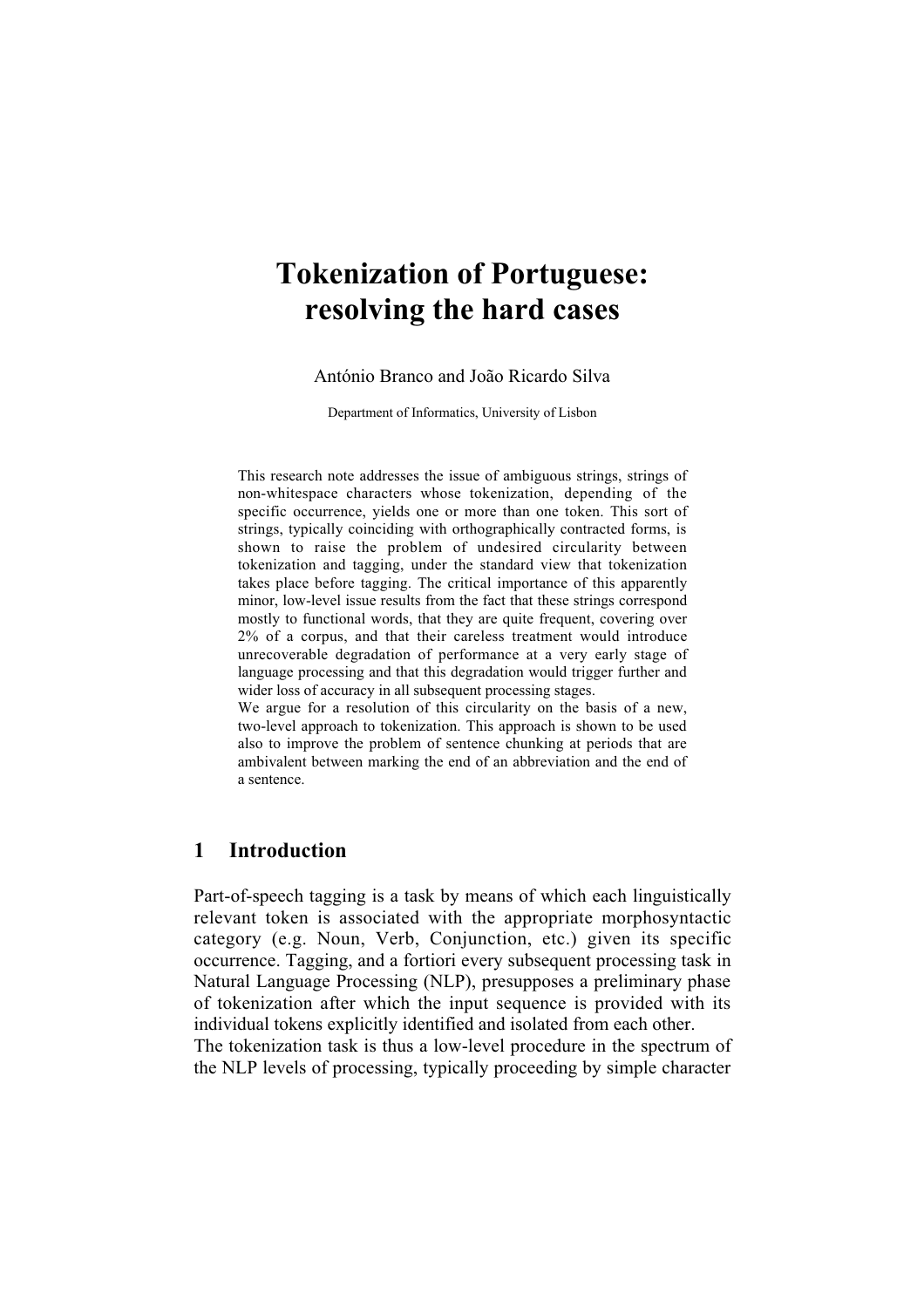recognition and manipulation operations. It can be envisaged as having to handle two major cases:

(i) a trivial one, where there is the confirmation that the whitespaces between words delimit tokens: um exemplo  $\rightarrow$  | um|exemplo|;

(ii) a less trivial one, where more than one token is to be identified in a string not containing a whitespace, a case that can be further detailed into:

(ii.i) a mere separation of two adjacent tokens:

um,  $\rightarrow$  |um|, |, viu-a  $\rightarrow$  |viu|-a|;

(ii.ii) the identification and reconstruction of tokens out of a single sequence of characters:

 $\hat{a} \rightarrow |a|a|$ , pelos  $\rightarrow |por|os|$ , lhas  $\rightarrow |lhe|as|$ .

When applying this standard scheme to Portuguese, one finds issues to be tackled that are far from being as simple as it might be expected at first glance: There are cases of puzzling circularity where items should have been previously tagged for them to be correctly tokenized, but for them to be tagged, as made explicit above, they should have already been tokenized.

The hard cases for tokenization of Portuguese texts involve ambiguous strings: Strings of non-whitespace characters, typically coinciding with orthographical contractions of word forms, that depending on the specific occurrence, are to be considered as consisting of one or more than one token.

Though these strings types are little more than a dozen, the critical importance of their accurate tokenization results from the fact that: (i) their tokens are quite frequent - covering over 2% of a corpus - and that (ii) they correspond mostly to functional words, thus implying that their careless treatment would introduce unrecoverable degradation of performance at a very early stage of language processing and that this degradation would trigger further and wider loss of accuracy in all subsequent processing stages.

This research note addresses these hard cases in the tokenization of Portuguese texts. It presents a strategy for resolving the undesired tagging-tokenization circularity on the basis of a new, two-level approach to tokenization. This strategy is shown also to improve the problem of sentence chunking at periods that are ambivalent between marking the end of an abbreviation and the end of a sentence.

In Section 2, we identify and describe in detail the problematic cases of circularity between tagging and tokenization.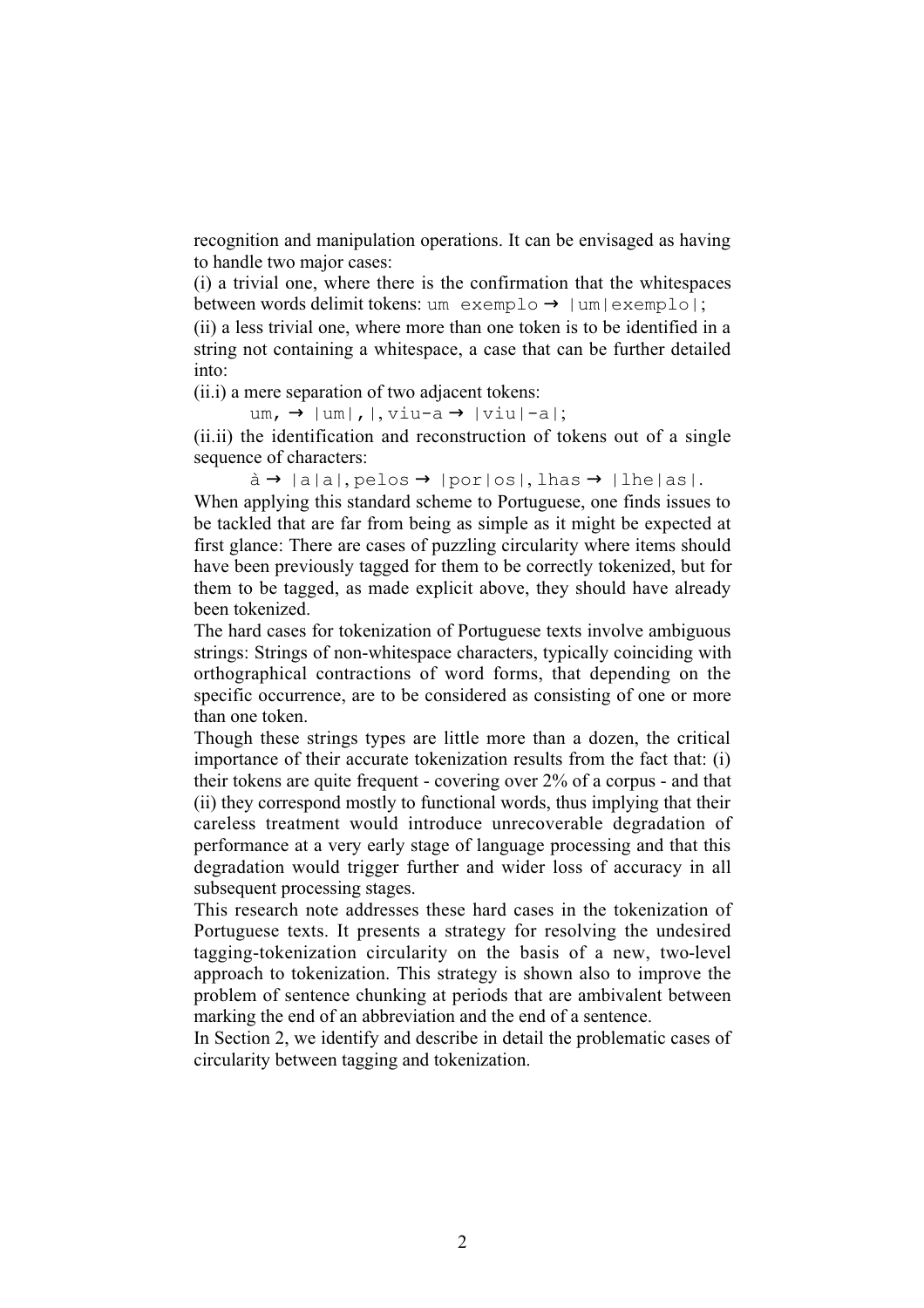In Section 3, we present a solution to dissolve this circularity that is based on two levels of tokenization, one preceding and another following the tagging phase, and present an evaluation of this solution in Section 4.

This result is shown, in Section 5, to have interesting generality, beyond Portuguese tokenization, as it can be extended to help resolve other problems as well, namely problems concerning sentence chunking in the context of ambivalent periods in abbreviations, an issue that has to be dealt with for other natural languages.

Finally, in Section 6, we present our concluding remarks.

#### **2 The tokenization-tagging circularity**

As a starting point, let us take orthographic contractions in the more intensively studied natural language. In spite of the fact that in English, contractions do not exhibit a large diversity, the few existing cases are illustrative examples of the need to identify different tokens out of a single sequence characters not including whitespaces. For instance, in the Penn Treebank, the sequences  $I'$  m and won't are tokenized as  $|I|'$  m | and  $|w \circ |n' \tvert$ , respectively [2].

If for the sake of facilitating subsequent uniform syntactic processing of every verb form, orthographic normalization is sought, then reconstruction of correct orthographic form of the identified tokens is also an issue here. Besides identification, reconstruction is needed so that the sequences  $I'$  m and won't are handed over to tagging as |I|am| and |will|not|, respectively.

In Portuguese orthography, there are several instances of orthographic contractions. Most of such cases concern the contraction of a Preposition with the subsequent word.

The Prepositions *por* and *para* may contract with Definite Articles:

*pelo* (*por o*), *p'lo* (*por o*), *pr'à* (*para a*)

The Preposition *com*, in turn, has a special contracted form with Personal Pronouns in accusative declination:

c*ontigo* (*com ti*)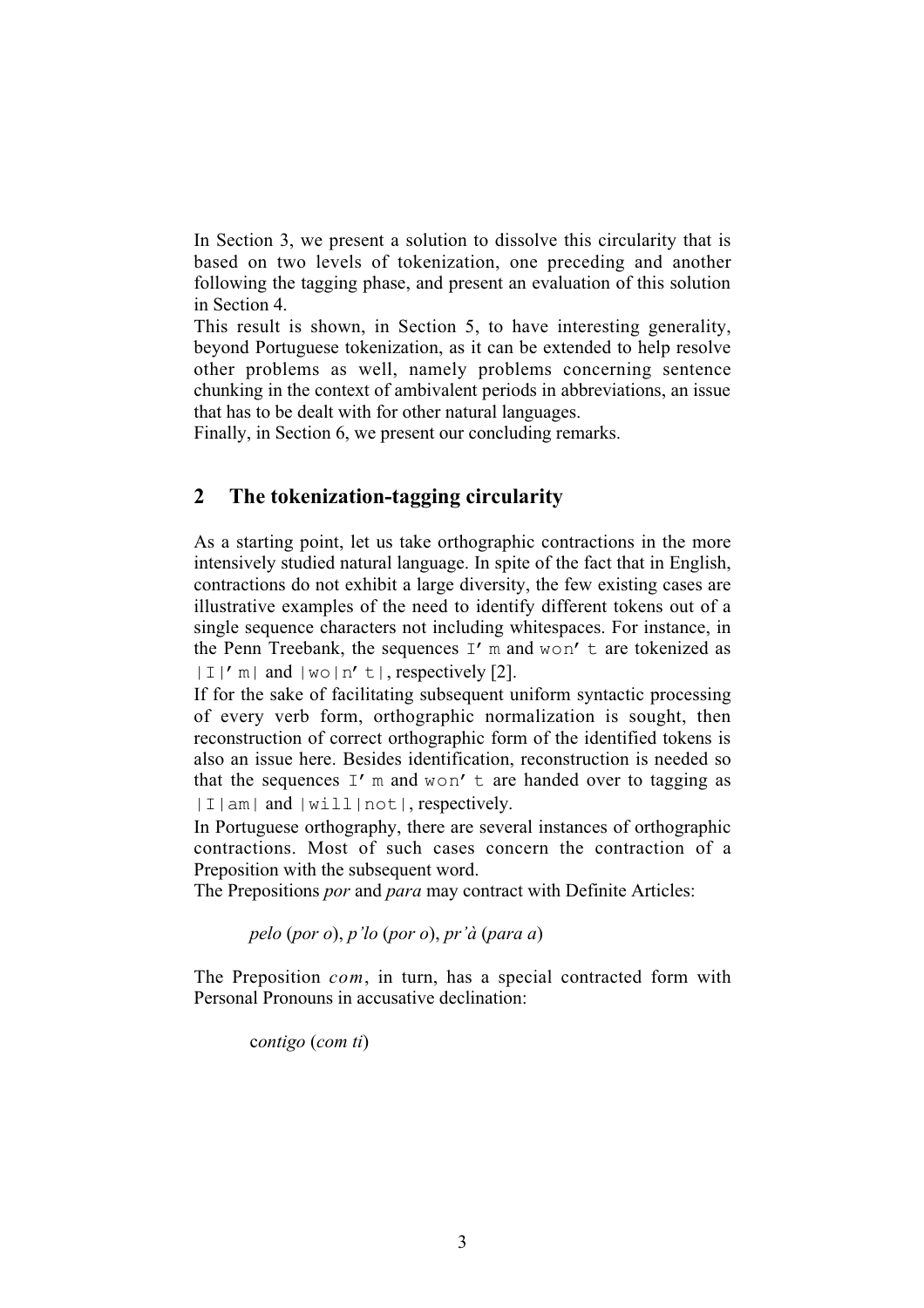Other Prepositions may contract with items from a wider range of categories. That is the case of *de* and *em*, which contract with Definite Articles and also with Indefinite Articles, Personal and Demonstrative Pronouns:

*do* (*de o*), *dum* (*de um*), *dele* (*de ele*), *disto* (*de isto*), *disso* (*de isso*), *daquilo* (*de aquilo*) *no* (*em o*)*, num* (*em um*)*, nele* (*em ele*)*, nisto* (*em isto*)*, nisso* (*em isso*)*, naquilo* (*em aquilo*)

Besides Prepositions, also Clitics either in proclisis or not, may be contracted with other clitics:

*lho* (*lhe o*)

In this connection, the crucial point to note is that there are strings of characters that are ambiguous between a contracted and a non-contracted form. For instance, the string pelo is ambiguous between the first person singular of "Presente Indicativo" of Verb *pelar* and the contraction of the Preposition *por* and the Definite Article *o*. The list of character strings in such circumstances contains at least a dozen of items. Like the examples above, there are strings that are ambiguous between a contraction of Preposition+Article, Preposition+Demonstrative Pronoun or Preposition+Personal Pronoun, and a Verb:

```
pelo → |por|o| or |pelo| (pelar, 1<sup>st</sup> person singular, "Presente Indicativo")
pelas → |por|as| or |pelas| (pelar, 2nd pers. sing., "Pres. Ind.")
pela \rightarrow |por|a| or |pela| (pelar, 3<sup>rd</sup> pers. sing., "Pres. Ind.")
deste → |de|este| or |deste| (dar, 2nd pers. sing., "Pretérito Perfeito")
desse \rightarrow |de|esse| or |desse| (dar, 1<sup>st</sup> and 3<sup>rd</sup> pers. sg, "Pres. Conjuntivo")
desses \rightarrow |de|esses| or |desses| (dar, 2<sup>nd</sup> pers, sing, "Pres, Coni.")consigo \rightarrow |com|si| or |consigo| (conseguir, 1<sup>st</sup> pers. sing., "Pres. Ind.")
```
There is an item that is ambiguous between a contraction Preposition+Personal Pronoun and a Noun:

 $nele \rightarrow |em|ele|$  or  $|nele|$  (masculine, sing)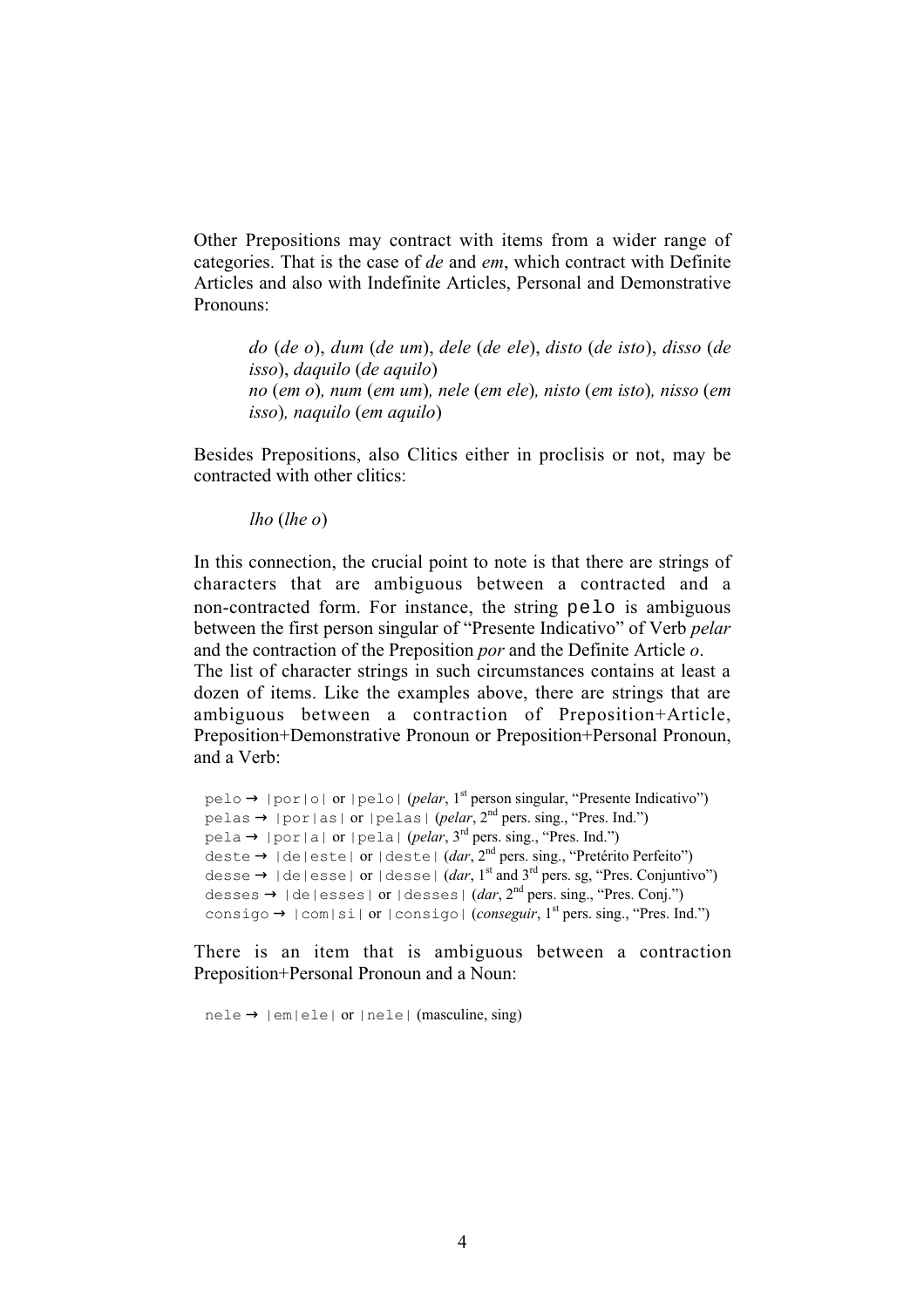Some other strings are ambiguous between a contraction Preposition+Article and a Clitic:

```
no \rightarrow |em|o| or |no| (3<sup>rd</sup> pers., masc., sing., pronominal)
na \rightarrow |em|a| or |na| (3<sup>rd</sup> pers., feminine, sing., pronominal)
nos \rightarrow |em|os| or |nos| (3<sup>rd</sup> pers., masc., plural, pronominal)
nas \rightarrow |em|as| or |nas| (3<sup>rd</sup> pers., fem., plural, pronominal)
```
Finally, ambiguity between a contraction Clitic+Clitic and a Conjunction may also be found:

```
\text{mas} \rightarrow \text{Imelas} or \text{Imas}
```
These items introduce circularity in the standard scheme of tokenization-followed-by-tagging: They should have been previously tagged for them to be correctly tokenized — but for them to be tagged, they should have already been tokenized.

For instance, to decide whether mas should be tokenized as  $|\text{mas}|$  or as  $|m = |as|$  in a specific occurrence, it is necessary to know whether in that specific occurrence mas is a Conjunction or the contraction of two Clitics, respectively: This presupposes that the tagging process should have taken place, but for this process to have taken place, tokenization was expected to have been applied, and the circle is closed. The same problem is found for each one of the items listed above, which for the sake of simplicity, we will be referring to as ambiguous strings.

The low level of the task of tokenization with regards to the spectrum of the NLP levels should not bias one to disregard the importance of this problem. From a performance point of view of any NLP task, this is far from being a minor or merely curious issue. On the one hand, these ambiguous strings include potential tokens of functional categories, which are known to be of the utmost importance to constraint the syntactic environment where they occur and to help guiding the subsequent parsing process. On the other hand, these items have a non-negligible frequency, accounting for as much as around 2.1% of a large enough corpus, as the one we used in the experiment reported in the next Section.<sup>1</sup> A careless, low precision approach to

 $\overline{1}$  $1$ <sup>1</sup> The 257 125 token corpus we used was prepared from a corpus provided by the CLUL-Centro de Linguística da Universidade de Lisboa containing excerpts from newspapers, magazines,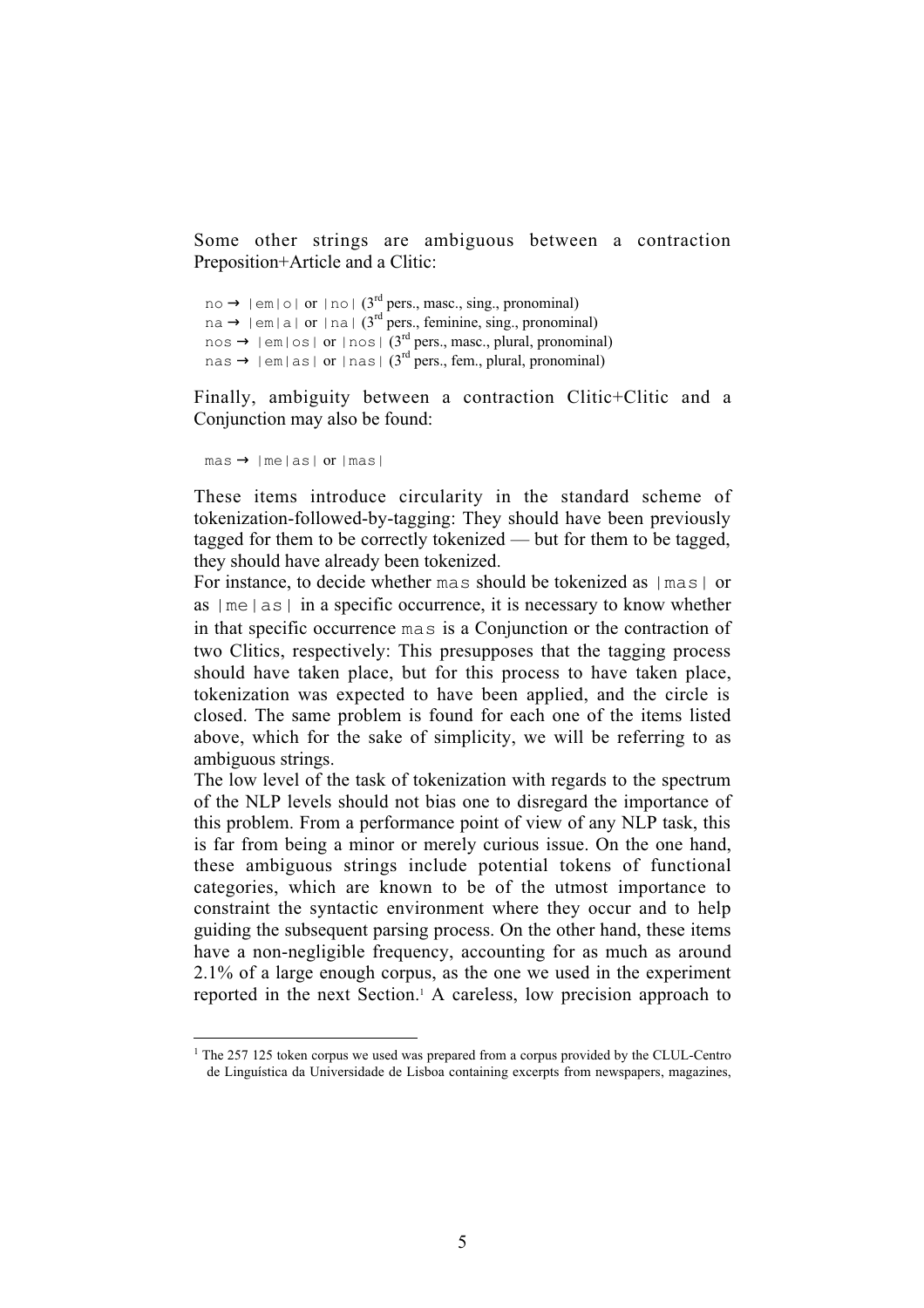tackle this issue, at such an earlier stage of processing, is very likely to imply a severe and unrecoverable damage in the overall performance of subsequent tasks, and in particular, in the immediately subsequent task of tagging.

The importance of an accurate handling of the ambiguous strings can be noticed in detail by taking into account their relative frequencies and the relative frequency of each of the two options for their tokenization in a corpus:<sup>2</sup>

| <b>Strings</b> | Freq. | One    | Two    |
|----------------|-------|--------|--------|
|                |       | token  | tokens |
| consigo        | 17    | 8      | 9      |
| desse          | 33    | 6      | 27     |
| desses         | 14    | 0      | 14     |
| deste          | 85    | 6      | 79     |
| mas            | 1015  | 1015   | 0      |
| na             | 1314  | 2      | 1312   |
| nas            | 222   | 2      | 220    |
| nele           | 11    | 0      | 11     |
| no             | 1450  | 14     | 1436   |
| nos            | 431   | 127    | 304    |
| pela           | 356   | 0      | 356    |
| pelas          | 69    | 0      | 69     |
| pelo           | 397   | 0      | 397    |
| <b>Total</b>   | 5414  | 1180   | 4234   |
|                |       | 21.80% | 78.20% |

**Table 1** – Distribution of ambiguous strings

#### **3 The two-level approach**

In the present section, we report on an experiment to resolve this tokenizing-tagging circularity. This experiment sought to test a two-

proceedings of meetings and fiction novels. We are grateful to Fernanda Nascimento and Amália Mendes for their kind help in this experiment.

<sup>2</sup> Data relative to the corpus identified in the previous footnote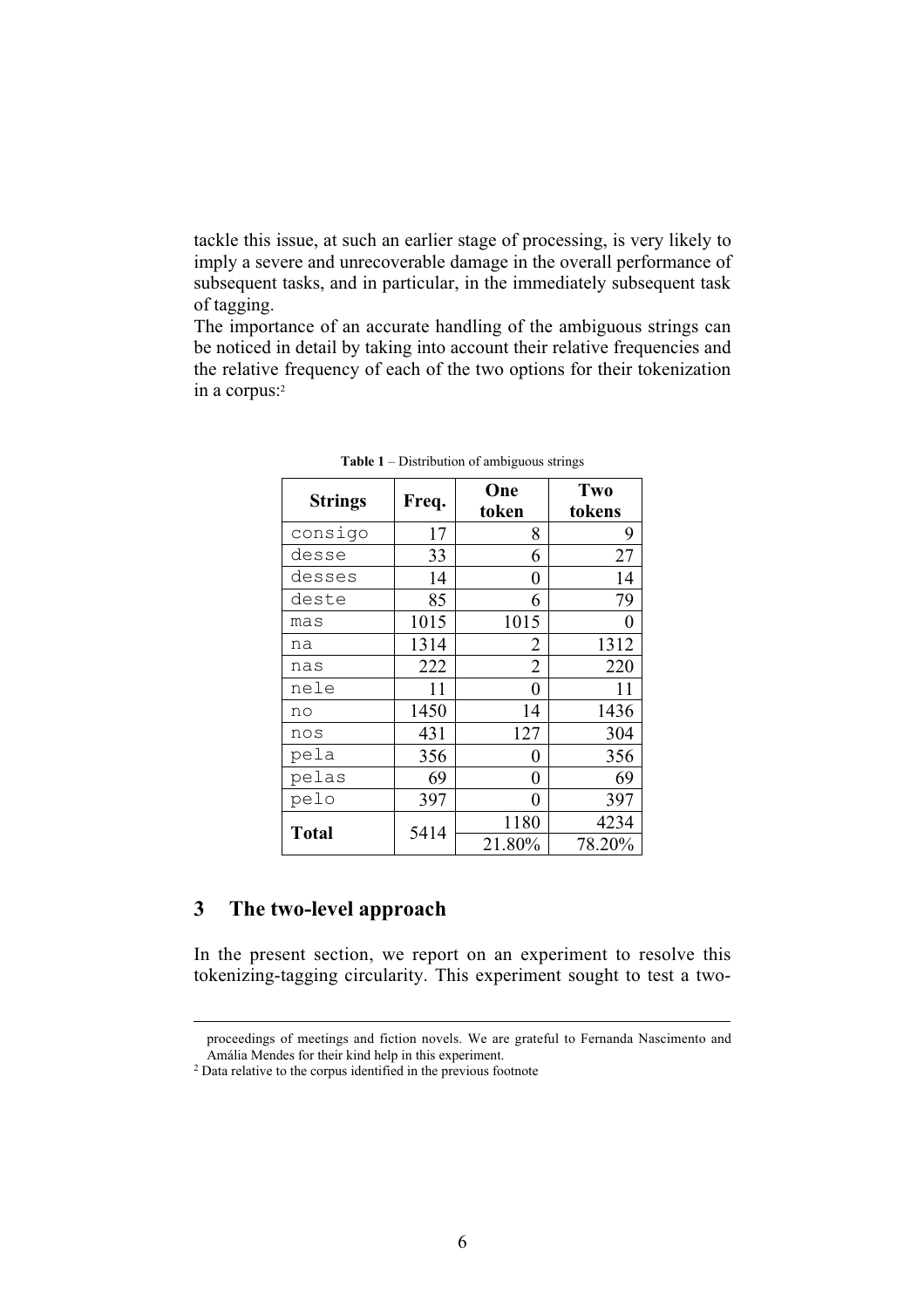level approach to tokenization, which for the sake of simplicity, we will be referring as the tok-tag-tok approach.

According to this approach, tagging is interpolated into the tokenization process, which has now two levels, one before and another after the tagger has been applied. The core idea is the following. In the first step (pre-tagging), every string is definitely tokenized, except those that are ambiguous, like the ones listed above, which receive a temporary tokenization as a single token. In the second step (tagging), the tagger is applied. And in the third step (post-tagging), these ambiguous strings are definitely tokenized and possibly expanded into several tokens. Pre-tagging tokenization resolves every string that is not ambiguous, while. post-tagging tokenization resolves token-ambiguous strings, which have then already been disambiguated by the interpolated step of tagging.

For this tok-tag-tok approach to work, it requires a few ingredients.

• First, the set of part of speech tags (tag set) used in tagging has to be expanded with a few new tags. These tags are formed simply by concatenating the tags of the different individual tokens that may come out of the tokenization of an ambiguous string. Given the ambiguous strings above and their possible categories, our tag set was expanded with:

PREPDA (contraction of Preposition and Definite Article), PREPDEM (contraction of Preposition and Demonstrative Pronoun), PREPPRS (contraction of Preposition and Personal Pronoun), CLCL. (contraction of Clitic and Clitic).

It was expanded also with new tags for the individual items of multiword expressions, such as LADV12, LPREP23, etc. For instance, the string no in the three element multi-word sequence no entanto will receive the tag LADV12, and the whole sequence will be tagged as no LADV12 entanto LADV3.

• Second, the corpus used for training the tagger and the standard corpus, used for evaluation, differ from each other with respect to the tokenization and tagging of ambiguous strings.

In the training corpus, the ambiguous strings are tokenized as a single token and receive one of two tags. For instance, desse is tokenized as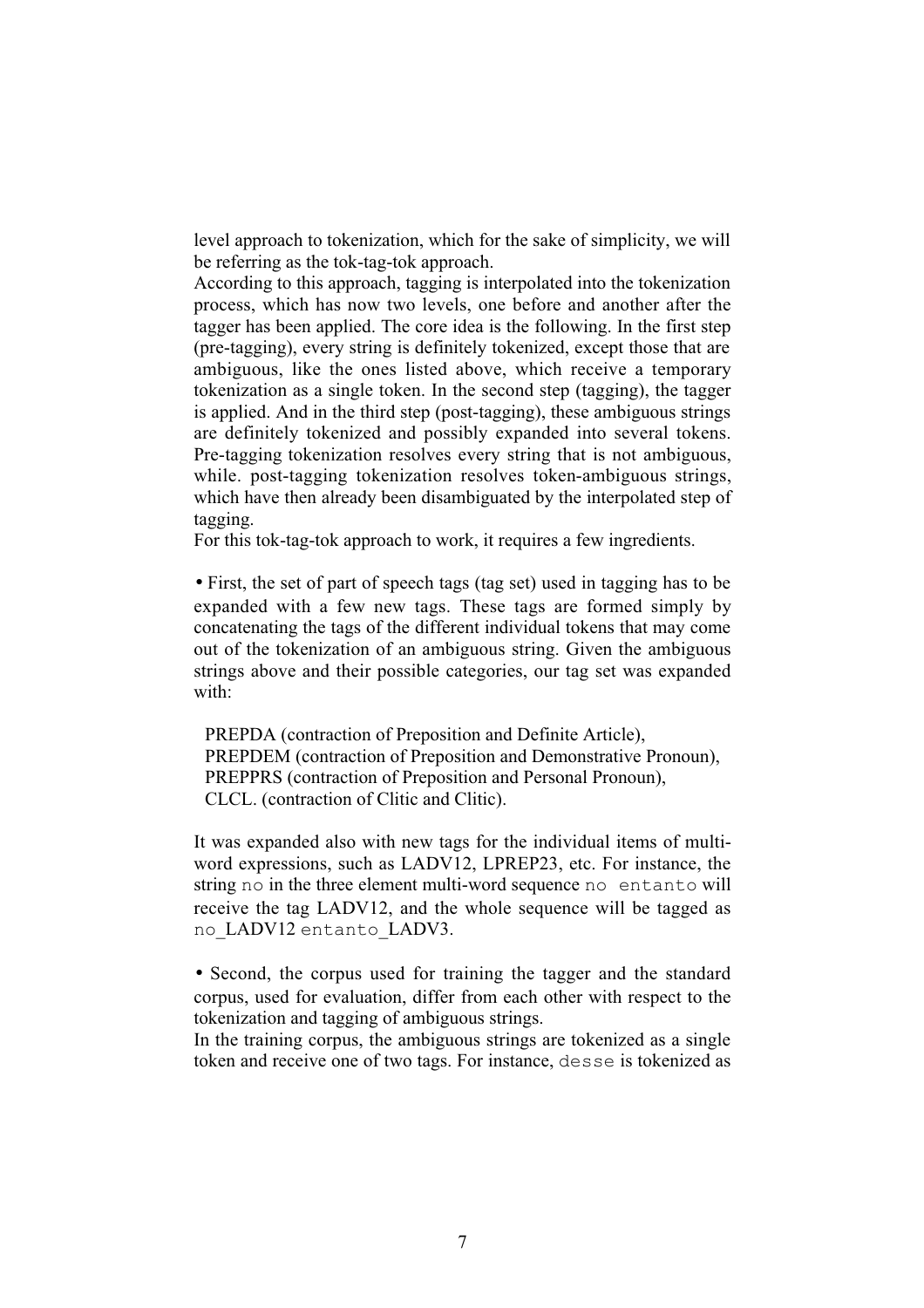|desse| in every occurrence, and it is tagged either as desse\_V or desse\_PREPDEM: The tag assigned depends on the fact that, in the relevant occurrence, desse is the non contracted form - corresponding to the verb *dar* -, or the contracted form – corresponding to the preposition *de* and the demonstrative pronoun *esse*.

In the standard corpus, an ambiguous string is tokenized as one token if it is not a contracted form, or as two tokens, otherwise, together with the corresponding tags. For instance, in the standard corpus, desse appears as desse\_V or as de*\_*PREP esse\_DEM, depending on the specific occurrence.

• Third, the tokenizer is used as the pre-tagging tokenizer, while another piece of code, the post-tagging tokenizer, has to be developed to process the output of the tagger. This second tool will look for items annotated by the tagger with the provisional tags PREPDA, PREPDEM, etc. and definitely tokenize and tag them as several tokens with the corresponding tags. For instance, upon an occurrence of no PREPDA or no LADV12, this post-tagging tokenizer will produce em PREP o DA or em LADV1 o LADV2, respectively.

Summing up, the overall tokenization and tagging process will proceed in the following way:

- a **pre-tagging tokenizer** definitely identifies every token except those related to ambiguous strings: These strings are provisionally identified as one token;
- the **tagger** assigns a composite or a simple tag to every ambiguous string depending on the fact that it is a contracted or a non contracted form, respectively: The tagger has been trained over a corpus where ambiguous strings are always tokenized as a single token and annotated with single or composite tags;
- a **post-tagging tokenizer** handles only ambiguous strings, breaking those that are tagged with a composite tag into two tokens and corresponding tags.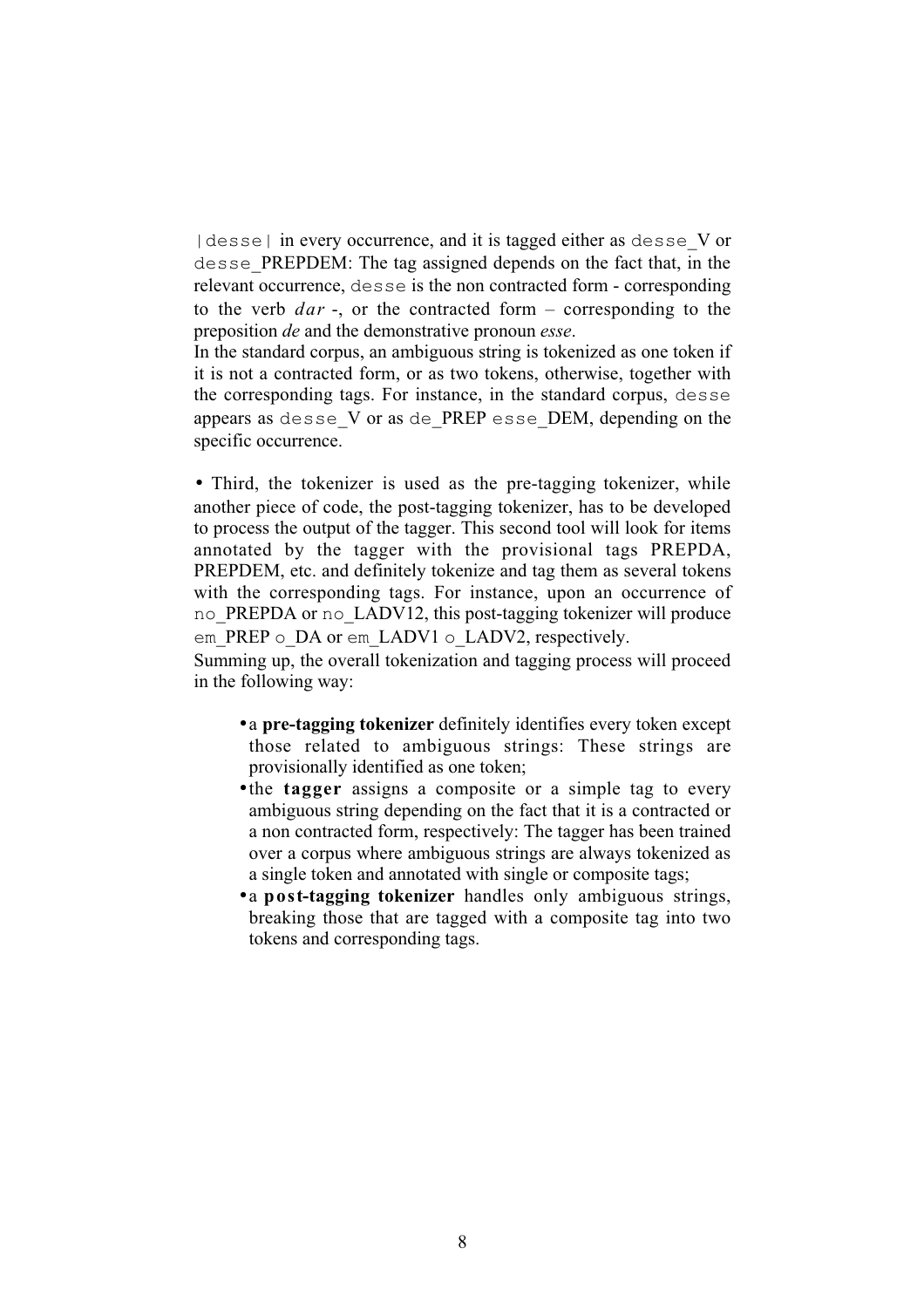#### **4 Evaluation**

In our experiment, we implemented the tok-tag-tok approach using Ratnarparkhi's MXPOST system [3] to develop a tagger for Portuguese from an accurately hand tagged training corpus of around 250 000 tokens<sup>3</sup>

As expected, the success of the experiment depended heavily on there existing or not a sparseness of the data bottleneck. Fortunately, the cases of ambiguous strings typically involve quite frequent tokens, which helped to find a suitable amount of training data and to greatly circumvent this problem.

The success of the experiment depended also on the performance of the tagger used. The training system we opted for offers a state of the art level of performance, having permitted to develop a tagger with 96.75% of success rate.

We evaluated this implementation of the tok-tag-tok approach by training the tagger over 90% of the corpus. A success rate of 99.44% was obtained with one run test over a held out evaluation corpus with the remainder 10%, obtained by extracting one out of each 10 consecutive sentences.

This is a very positive result. The baseline value for the success rate of the automation of the task of resolving ambiguous strings is 78.20%. This value is obtained by opting for tokenizing every ambiguous string as a sequence of two tokens (vd. Table 1, where 78.20% of all ambiguous strings occurred as contractions). The success rate obtained in our experiment, in turn, with a tagger with 96.75% accuracy, amounts to 99.44%, clearly a very significant improvement over the baseline value.

This result will be better if the tok-tag-tok approach is implemented with a tagger with higher accuracy. Naturally, in the limit, with a perfect tagger, the tok-tag-tok approach would allow to handle correctly every ambiguous string.

<sup>&</sup>lt;sup>2</sup><br>3 <sup>3</sup> Cf. description in footnote 1.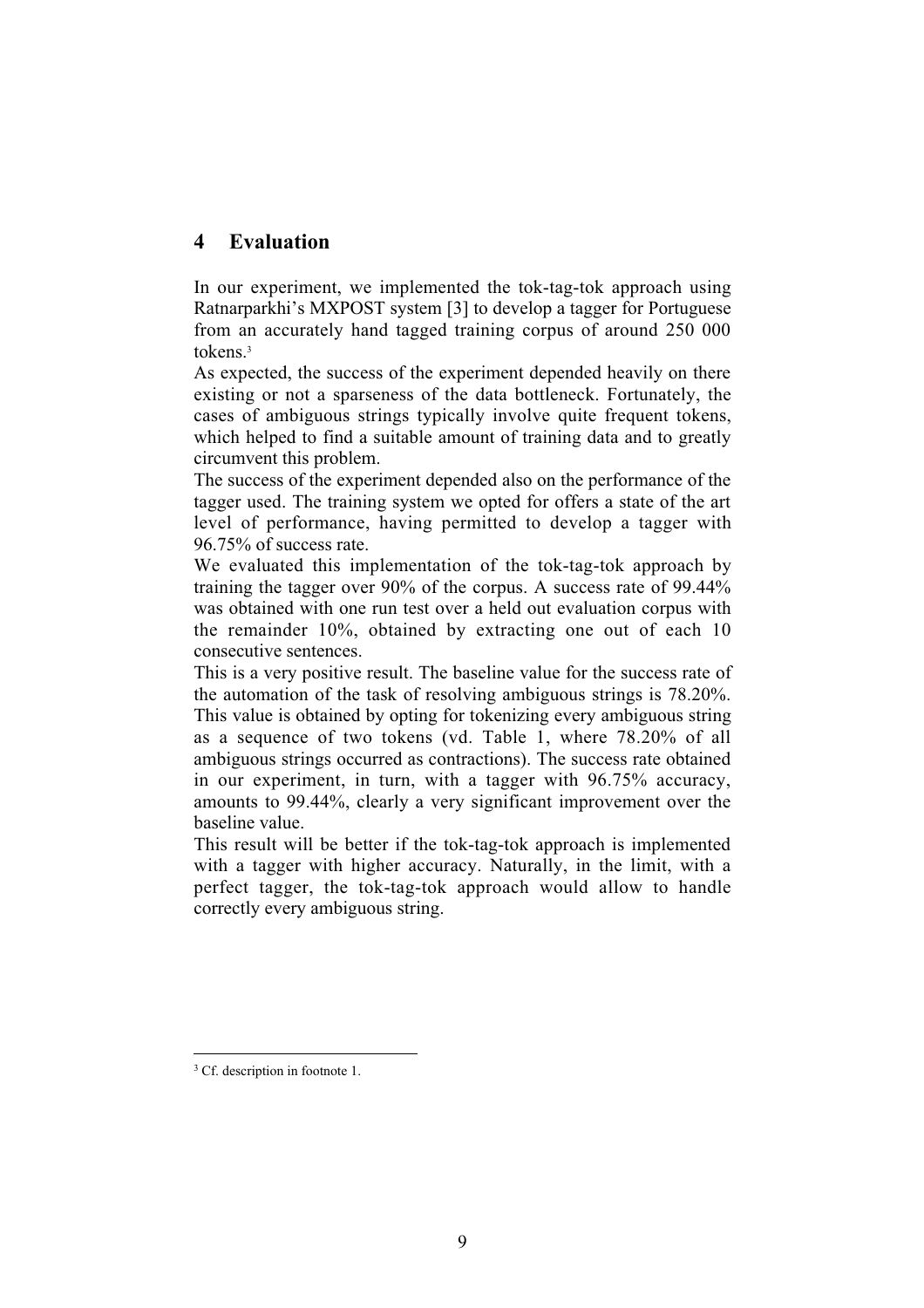#### **5 Abbreviations and sentence chunking**

The tok-tag-tok rationale can be applied to other family of problems occurring also in languages other than Portuguese — and typically conceptualized as being different in nature from the tokenization task, in particular as being of an even lower level than tokenization in the spectrum of the language processing stages.

The task of sentence chunking turns out not to be as straightforward as it might be assumed at first glance because one of the most frequent terminator characters, the period, is ambiguous [1]. It marks the end of sentences, as in the example Este é um exemplo.; it marks the end of an abbreviation as in the example Estive seg. em Lisboa.; and it marks both the end of a sentence and the end of an abbreviation, as in the example Cheguei na seg. Lisboa estava calma..

The interesting point to note here is that these non-trivial cases for sentence chunking can be viewed, and analyzed, as particular instances of ambiguous strings. In the second example above, seg. is a single token and is expected to be tagged as  $seg.$  WD, while in the third example, seg. is the contraction of two tokens |seg.*|* and |.| which should yield seg. WD and . PNT when tagged. This clearly suggests that the tok-tag-tok approach might be successfully used to handle this family of non-trivial cases for chunking as well.

For this approach to be applied, the two occurrences above of seg. would receive a different annotation in a training corpus. In the first occurrence, seg. should be tagged as seg.*\_*WD, and in the second as seq. WDPNT. A tagger trained over such a corpus would be able to resolve the ambiguity of the period by assigning in one of the two tags. The post-tagging tokenizer that would subsequently act on the outcome of such tagger would leave untouched seg.\_WD but would separate seg. WDPNT into two tokens, seg. WD and . PNT.

There is here, however, a critical issue that does not arise in the processing of the ambiguous strings reported in the previous Section. The issue is that the conditioning of the tagger decision in subsequent steps is basically not affected when it has to tag, say pelo as pelo V or as pelo\_PREPDA. But this is not the case when the tagger has to tag seg.. If the period in seg. only marks the end of an abbreviation,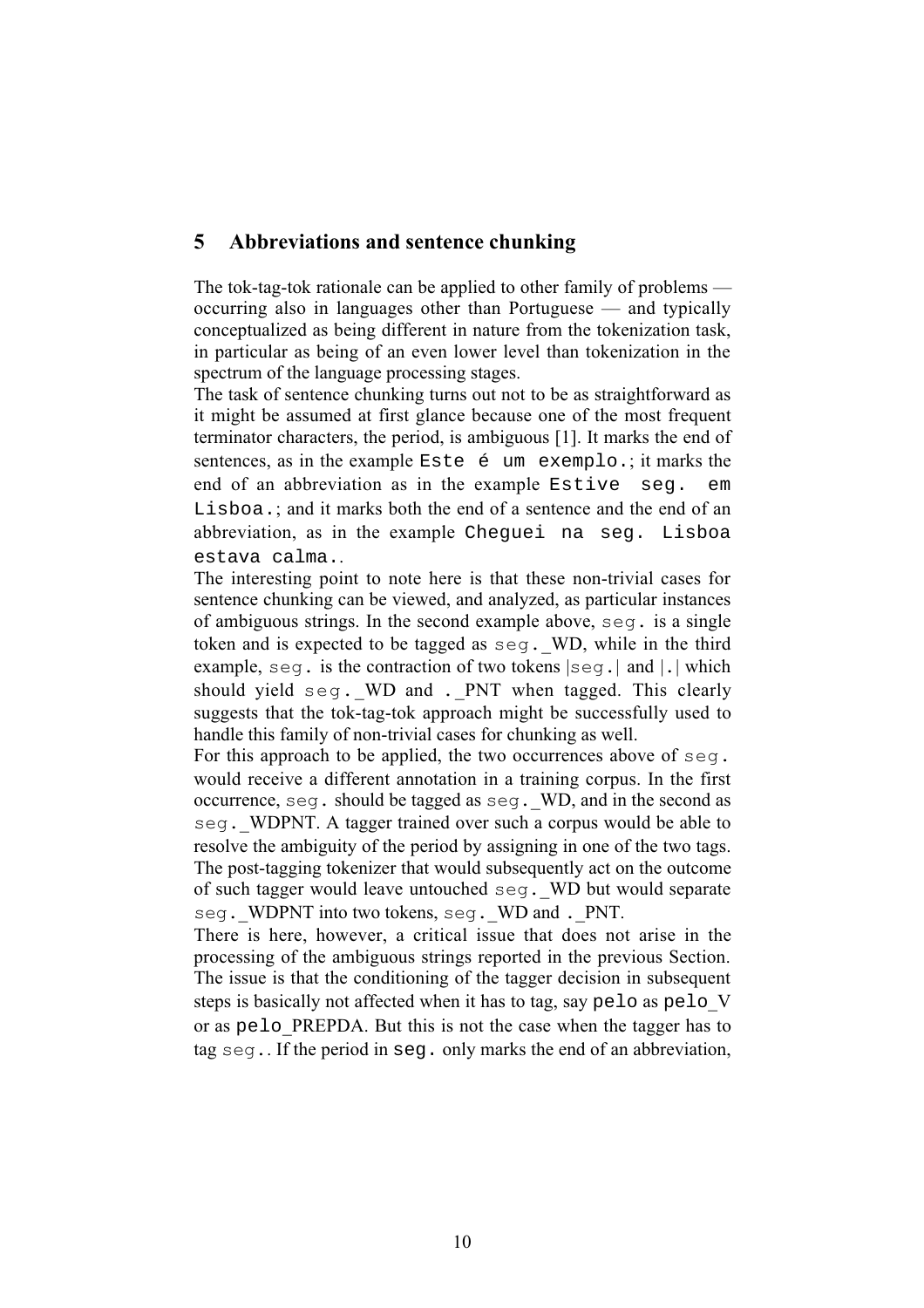as in the sequence seg. em, the tagger decision for the subsequent string em will be conditioned by the context preceding that token, as desired. On the other hand, however, if the period also marks the end of a sentence, as in seg. Lisboa above, the tagger decision for the subsequent string Lisboa will also be conditioned by the context preceding it, contrarily to what is desired: The tagging decision for the first token of a sentence, Lisboa in the present case, should not be conditioned by the last tokens of the previous sentence.

A straightforward way out of this problem consists simply in enlarging the set of markers recognized as signaling the beginning of a sentence by the tagger. Typically, this set includes one or more consecutive symbols for new line. It should be extended to include also the tags \*PNT.

The ambiguity of periods is an issue not restricted to Portuguese and applying the tok-tag-tok approach to abbreviations would help to resolve this sort of ambiguity in other languages as well. Given the typical sparseness of the data relevant for training a tagger for this kind of ability, we anticipate, however, that the success of this solution will be of practical use only if there is a very large training corpus, and in any case, that its success will be very dependent on its application being restricted to narrow language domains.

#### **5 Concluding remarks**

In this research note we addressed the issue of ambiguous strings, strings of non-whitespace characters whose tokenization, depending of the specific occurrence, yields one or more than one token. The critical importance of this apparently minor, low-level issue results from the fact that these strings typically correspond to functional words, that they are quite frequent, covering over 2% of a corpus, and that their careless treatment introduce unrecoverable degradation of performance at a very early stage of language processing, degradation that propagates and triggers further degradation at subsequent processing stages.

We showed that this type of strings raises the issue of undesired circularity between tokenization and tagging under the standard conception according to which tokenization takes place before tagging. We argued for a resolution of this circularity on the basis of a two-level